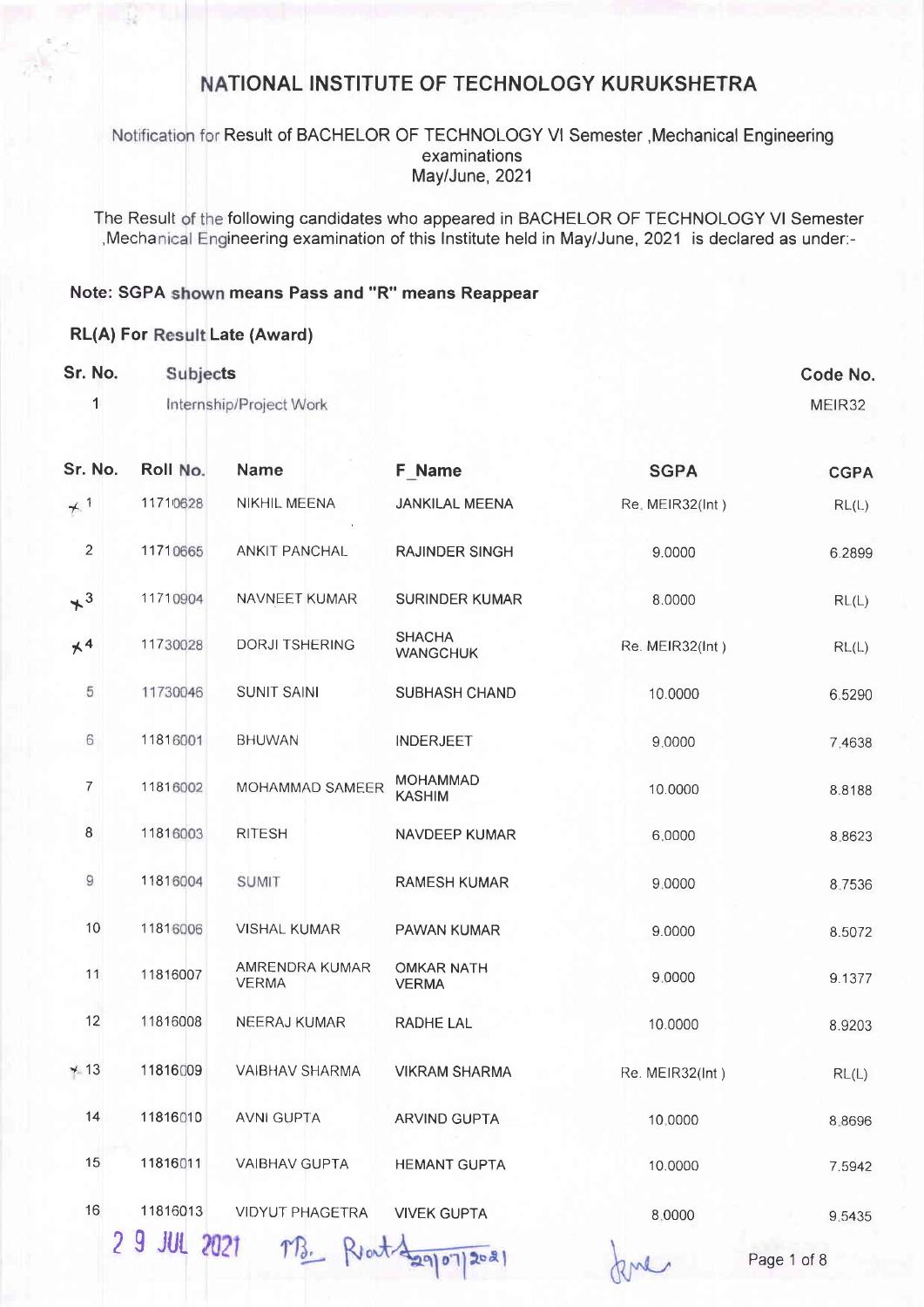### Notification for Result of BACHELOR OF TECHNOLOGY VI Semester , Mechanical Engineering examinations May/June, 2021

| 17 | 11816014     | <b>RISHABH MISHRA</b>             | <b>DINESH MISHRA</b>                | 8.0000  | 8.6449      |
|----|--------------|-----------------------------------|-------------------------------------|---------|-------------|
| 18 | 11816015     | <b>LAKSHAY KUMAR</b>              | <b>VINOD KUMAR</b>                  | 10.0000 | 8.5797      |
| 19 | 11816016     | SARITA KASHYAP                    | <b>DHANI RAM</b><br><b>KASHYAP</b>  | 10.0000 | 7.6449      |
| 20 | 11816017     | ANURAG DANGWAL                    | DINESH CHANDRA<br><b>DANGWAL</b>    | 10.0000 | 9.0652      |
| 21 | 11816018     | <b>TUSHAR RAI</b>                 | <b>MAHESH CHAND</b>                 | 10.0000 | 8.8696      |
| 22 | 11816019     | <b>VYOM VARSHNEY</b>              | PRAKASH CHANDRA<br><b>GUPTA</b>     | 10.0000 | 9.0145      |
| 23 | 11816020     | <b>ABHAY GOYAL</b>                | ANUPAM GOYAL                        | 10.0000 | 9.1594      |
| 24 | 11816021     | <b>JITENDER GOYAL</b>             | RAM KUMAR GOYAL                     | 10.0000 | 7.9130      |
| 25 | 11816022     | KHAYAL GUPTA                      | <b>RAJEEV GUPTA</b>                 | 10.0000 | 7.6304      |
| 26 | 11816024     | <b>ABHISHEK MEENA</b>             | MOOL CHAND<br><b>MEENA</b>          | 9.0000  | 7.0797      |
| 27 | 11816025     | <b>GAURIKA</b>                    | <b>SHANT KAUSHIK</b>                | 10.0000 | 8.8986      |
| 28 | 11816026     | NAMAN AGGARWAL                    | DEENBANDHU<br>AGGARWAL              | 9.0000  | 8.7971      |
| 29 | 11816027     | <b>MOHIT</b>                      | <b>UMEED SINGH</b>                  | 10,0000 | 7.9493      |
| 30 | 11816028     | <b>DEEPAK GAUTAM</b>              | <b>SATYAPRAKASH</b><br><b>SINGH</b> | 9.0000  | 7.3333      |
| 31 | 11816029     | ASHWANI KUMAR<br><b>BHALOTHIA</b> | KULDEEP SINGH<br><b>BHALOTHIA</b>   | 9.0000  | 7.5507      |
| 32 | 11816030     | <b>ABHAY RAWAT</b>                | <b>GIRDHARI LAL</b><br>RAWAT        | 10,0000 | 8.9130      |
| 33 | 11816031     | PIYUSH KUMAR SINHA                | SANJAY KUMAR<br><b>SINHA</b>        | 9.0000. | 9.1304      |
| 34 | 11816032     | <b>SHUBHAM</b>                    | <b>VIKAS</b>                        | 9.0000  | 7.3188      |
| 35 | 11816033     | TANYA SHARMA                      | <b>VINOD SHARMA</b>                 | 10,0000 | 8.4348      |
| 36 | 11816034     | <b>ANIMESH YADAV</b>              | YOGENDERB YADAV                     | 9.0000  | 7.5797      |
| 37 | 11816035     | SHIVAM VERMA                      | SANJAY VERMA                        | 10.0000 | 8.5217      |
|    | 2 9 JUL 2021 |                                   |                                     |         | Page 2 of 8 |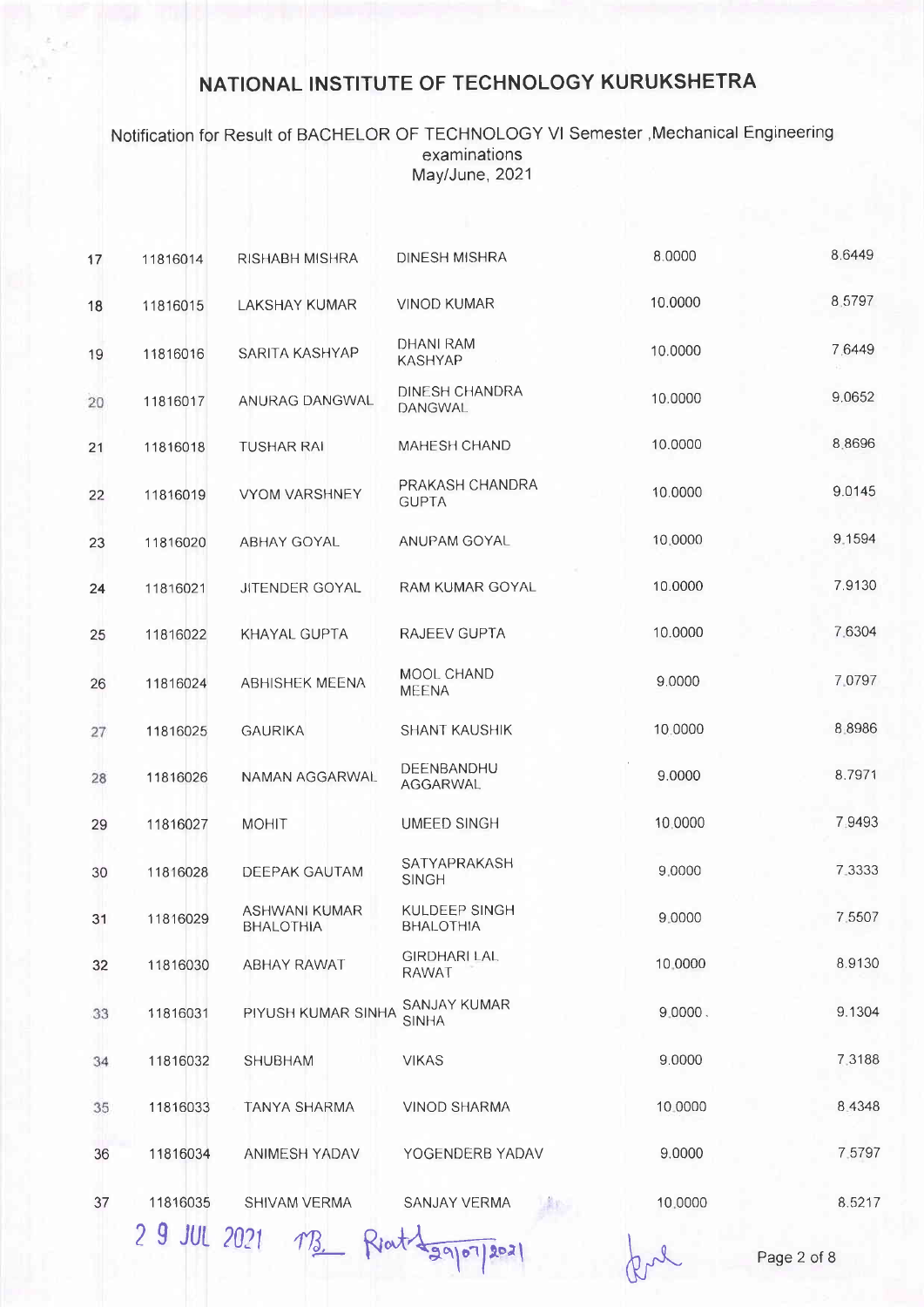Notification Result of BACHELOR OF TECHNOLOGY Vl Semester ,Mechanical Engineering examinations May/June, 2021

| 38    | 11816036 | AKSHIKA BISHNOI                      | NEEL KAMAL ARYA                           | 9.0000  | 8.5652      |
|-------|----------|--------------------------------------|-------------------------------------------|---------|-------------|
| 39    | 11816037 | <b>PRATEEK</b>                       | <b>JITENDER</b>                           | 8.0000  | 8.6232      |
| 40    | 11816038 | AADITYA RUSIA                        | <b>SANJAY RUSIA</b>                       | 10.0000 | 8.9928      |
| 41    | 11816039 | <b>SUMIT</b>                         | SUNIL                                     | 9.0000  | 8.1522      |
| 42    | 11816040 | ARYAN KAMBOJ                         | <b>VIJAY KAMBOJ</b>                       | 9.0000  | 8.4783      |
| 43    | 11816041 | PRERAK SINGRODIA                     | NAVRANG LAL<br>SINGRODIA                  | 10,0000 | 9,5072      |
| 44    | 11816042 | <b>HIMANSHU SINGHAL</b>              | DINESH SINGHAL                            | 10.0000 | 9.1667      |
| 45    | 11816043 | <b>SACHIN</b>                        | <b>GANGA LAL</b>                          | 9.0000  | 8.3478      |
| 46    | 11816044 | <b>MOHIT</b>                         | TILAKRAJ                                  | 10,0000 | 8.3478      |
| 47    | 11816045 | <b>AJAY KUMAR</b>                    | <b>VINOD KUMAR</b>                        | 9,0000  | 7.7464      |
| 48    | 11816046 | <b>ABHINAV NIRMAL</b>                | <b>VIMAL NIRMAL</b>                       | 10.0000 | 8.8333      |
| $+49$ | 11816047 | MANUKONDA KARTHIK<br><b>REDDY</b>    | MANUKONDA<br>VENKATESWARA<br><b>REDDY</b> | 9.0000  | RL(L)       |
| 50    | 11816049 | KIRANDEEP                            | SUKHCHAIN KUMAR                           | 9.0000  | 8.8261      |
| 51    | 11816050 | PUSHPRAJ SINGH                       | <b>DHARAMPAL SINGH</b>                    | 10.0000 | 7.8333      |
| 52    | 11816051 | <b>MANNEM THARUN</b><br><b>REDDY</b> | <b>MANNEM KONDAL</b><br><b>REDDY</b>      | 9.0000  | 7.0362      |
| 53    | 11816052 | YOGESH                               | <b>NARESH KUMAR</b>                       | 9.0000  | 8.3116      |
| 54    | 11816053 | SHIVANSHU JOSHI                      | <b>VIMAL JOSHI</b>                        | 9.0000  | 8.2609      |
| 55    | 11816054 | <b>SIMRAN</b>                        | <b>SUNIL SAINI</b>                        | 9.0000  | 8.5580      |
| 56    | 11816055 | RAMYA SANJAY<br>SARWADE              | SANJAY GOPINATH<br>SARWADE                | 9.0000  | 7.4855      |
| 57    | 11816056 | V SIVA SRIKAR                        | V M MURTHY                                | 10.0000 | 9.2899      |
| 58    | 11816057 | <b>MANAV TIWARI</b>                  | <b>ASHOK KUMAR</b><br><b>TIWARI</b>       | 8.0000  | 7,2971      |
|       | 29JUL    |                                      | 202                                       |         | Page 3 of 8 |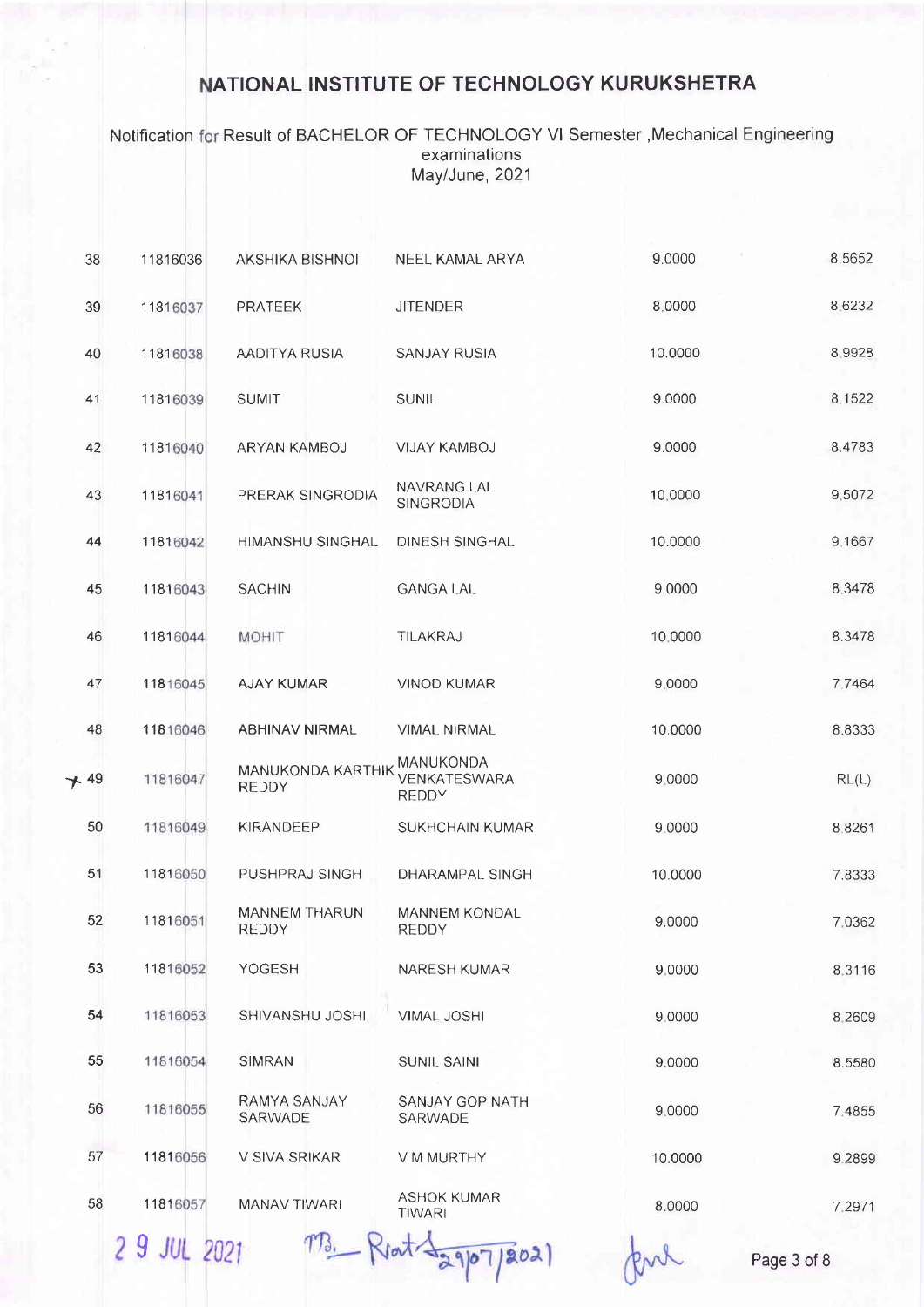Notification for Result of BACHELOR OF TECHNOLOGY VI Semester , Mechanical Engineering examinations May/June, 2021

| 59     | 11816059 | <b>AAKASH</b>                    | <b>MOHAN LAL</b>                     | 10.0000 | 9.4420 |
|--------|----------|----------------------------------|--------------------------------------|---------|--------|
| 60     | 11816062 | AKSHAY KUMAR                     | <b>SATISH KUMAR</b>                  | 10.0000 | 9.4928 |
| $+ 61$ | 11816063 | <b>SHERU KUMAR</b>               | RANA RAM                             | 9,0000  | RL(L)  |
| 62     | 11816064 | SHRESTH MALHOTRA DEEPAK MALHOTRA |                                      | 10.0000 | 8.3043 |
| 63     | 11816066 | <b>SAURABH</b>                   | PREM SINGH                           | 8.0000  | 8.8986 |
| 64     | 11816067 | <b>UDIT ARYA</b>                 | SANJAY KUMAR                         | 10.0000 | 7.7391 |
| 65     | 11816068 | RAHUL JANGIR                     | RAMESH JANGIR                        | 8.0000  | 8.5652 |
| 66     | 11816069 | PRIYANSHU YADAV                  | RAMPHAL YADAV                        | 10.0000 | 7.3333 |
| 67     | 11816070 | <b>ISHAN MEHRA</b>               | <b>BALRAJ SINGH</b><br><b>MEHRA</b>  | 9.0000  | 8.1594 |
| 68     | 11816071 | <b>RITIK GARG</b>                | PRAMOD KUMAR<br><b>GARG</b>          | 8.0000  | 9.1667 |
| 69     | 11816073 | <b>TAMANNA</b>                   | SHIV KUMAR                           | 8.0000  | 7.7029 |
| 70     | 11816074 | AQIB AHMED                       | SAGIR AHMAD                          | 9.0000  | 8.5652 |
| $+ 71$ | 11816075 | <b>BHUPESH BANAIT</b>            | ASHOK PUNJARAMJI<br><b>BANAIT</b>    | 9.0000  | RL(L)  |
| 72     | 11816076 | AMAN PRATAP DEO                  | <b>MAHENDRA PRATAP</b><br>DEO        | 10.0000 | 8.2101 |
| 73     | 11816077 | <b>SAVIN</b>                     | SATBIR SINGH                         | 9.0000  | 8.9710 |
| 74     | 11816078 | NIKITA CHOUDHARY                 | <b>VIJENDRA SINGH</b>                | 10.0000 | 9.7899 |
| 75     | 11816079 | NISHI KATIYAR                    | <b>HARNAM BABU</b><br><b>KATIYAR</b> | 10.0000 | 7.8768 |
| 76     | 11816080 | CHAITANYA JAIN                   | KIRTI KUMAR JAIN                     | 10.0000 | 6.5580 |
| 77     | 11816081 | <b>AYUSH RAO</b>                 | <b>HARI PRAKASH</b>                  | 9.0000  | 7.4493 |
| 78     | 11816082 | <b>GAURAV MEENA</b>              | RAJ KAPOOR<br>MEENA                  | 9.0000  | 7.4493 |
| 79     | 11816083 | <b>RITVIK SAINI</b>              | MUKESH SAINI                         | 10.0000 | 8.7754 |
|        |          |                                  |                                      |         |        |

2 9 JUL 2021 MB Reat Jagon/2021

Page 4 of 8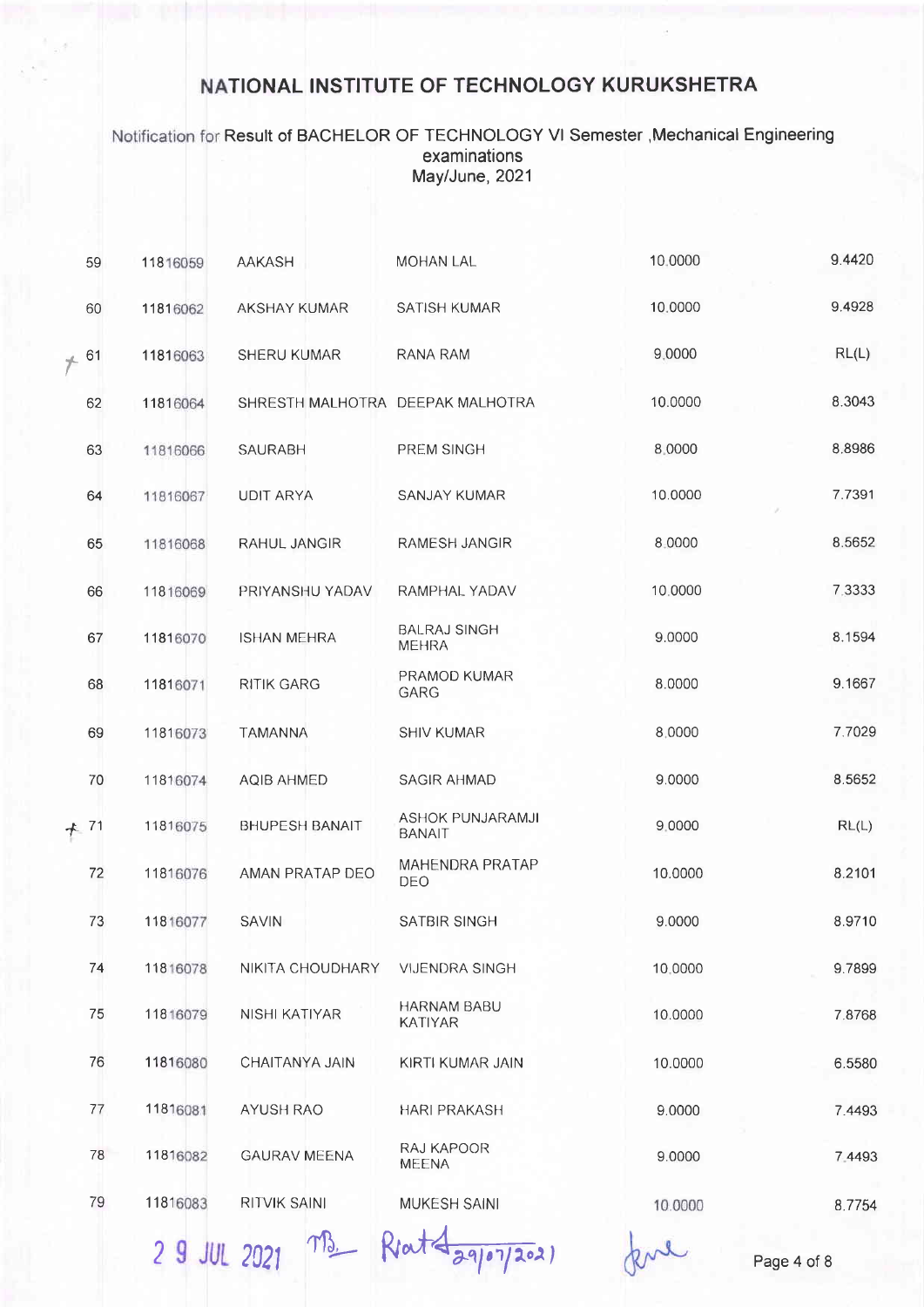Notification for Result of BACHELOR OF TECHNOLOGY VI Semester , Mechanical Engineering examinations May/June, 2021

| 80  | 11816084     | <b>SHIVANK ANCHAL</b>                  | RAJESH ANCHAL                       | 10.0000 | 7,4058 |
|-----|--------------|----------------------------------------|-------------------------------------|---------|--------|
| 81  | 11816086     | PRIYANSHU TRIPATHI                     | ARUN KUMAR<br><b>TRIPATHI</b>       | 10,0000 | 8.9638 |
| 82  | 11816088     | AMAN MITTAL                            | <b>MANOJ KUMAR</b><br><b>MITTAL</b> | 10,0000 | 9.2391 |
| 83  | 11816089     | VISHAL SHARMA                          | <b>ASHOK KUMAR</b>                  | 9.0000  | 8.6087 |
| 84  | 11816090     | <b>GUNA YASWANTH</b>                   | <b>GUNA</b><br>SIMHACHALAM          | 9.0000  | 6.8551 |
| 85  | 11816091     | <b>SURAJ JOSHI</b>                     | YATENDRA KUMAR<br><b>JOSHI</b>      | 8.0000  | 8.8768 |
| 86  | 11816092     | YERRANAGULA<br><b>MURALI KRISHNA</b>   | <b>RAM CHANDER</b>                  | 9.0000  | 7.2971 |
| 87  | 11816093     | SOURABH KUMAR                          | <b>MANGAT RAM</b>                   | 9.0000  | 8.7464 |
| 88  | 11816094     | <b>RAHUL</b>                           | <b>RAMESH KUMAR</b>                 | 9.0000  | 9.5217 |
| 89  | 11816096     | <b>CHAMAN SINGH</b>                    | <b>HARGOPAL</b>                     | 9.0000  | 8.0652 |
| 90  | 11816097     | <b>RITIK</b>                           | <b>VIKRAM SINGH</b>                 | 9.0000  | 8.3696 |
| 91  | 11816098     | <b>VISHWAS</b>                         | <b>KARAN SINGH</b>                  | 9.0000  | 8.1087 |
| 92  | 11816099     | NISHANT SINGH                          | RAJENDRA SINGH                      | 9.0000  | 7.2319 |
| 93  | 11816102     | <b>SHEMON VERMA</b>                    | TARA SINGH VERMA                    | 9.0000  | 7.8696 |
| 94  | 11816103     | NITIN PILWAN                           | <b>JAIRAJ PILWAN</b>                | 9,0000  | 8.6667 |
| 95  | 11816104     | <b>NARENDER</b>                        | VIJAY                               | 10.0000 | 9.5145 |
| 96  | 11816105     | <b>VINAY YADAV</b>                     | AJAY PAL YADAV                      | 9.0000  | 8.6957 |
| 97  | 11816106     | PREETAM                                | <b>BADLU RAM</b>                    | 10,0000 | 9.5362 |
| 98  | 11816107     | TIPPARAJU VENKATA<br><b>SAI VISHAL</b> | TIPPARAJU MURALI<br><b>KRISHNA</b>  | 10.0000 | 7.4493 |
| 99  | 11816108     | <b>MOHIT</b>                           | PARMANAND                           | 8.0000  | 7.0942 |
| 100 | 11816109     | RAHUL NAIN                             | DALBIR SINGH NAIN                   | 8.0000  | 8.0507 |
|     | 2 9 JUL 2021 |                                        |                                     |         |        |

02)

Page 5 of 8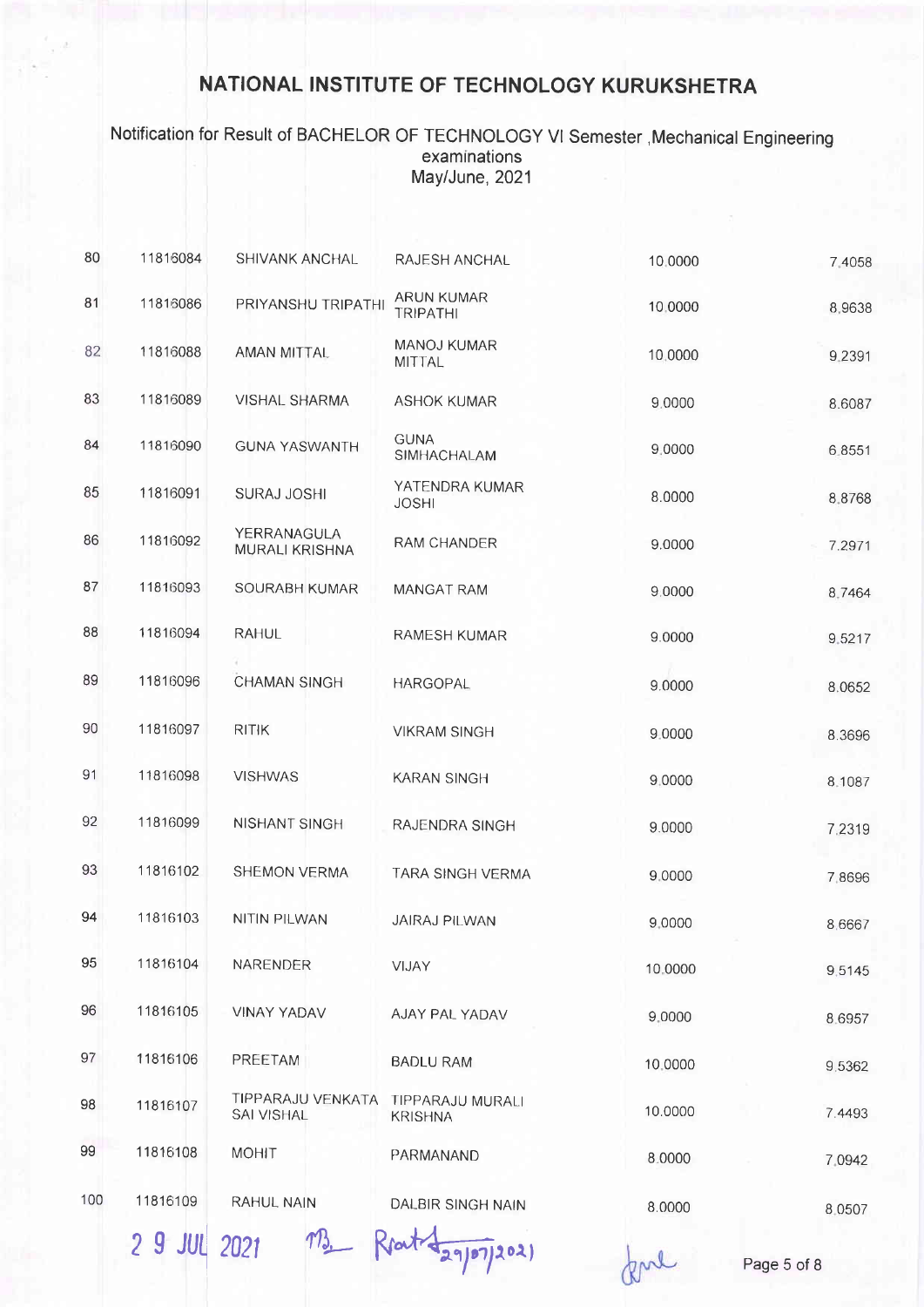### Notification Result of BACHELOR OF TECHNOLOGY Vl Semester,Mechanical Engineering examinations May/June, 2021

| $*$ 101 | 11816110     | MAHENDER SINGH<br><b>MEENA</b> | BHARAT LAL MEENA                          | Re. MEIR32(Int) | RL(L)  |
|---------|--------------|--------------------------------|-------------------------------------------|-----------------|--------|
| 102     | 11816111     | DIVYA RAJ SINGH                | RAJPAL SINGH                              | 10.0000         | 8.4420 |
| 103     | 11816112     | <b>ANKIT MINZ</b>              | <b>JASHI MINZ</b>                         | 9.0000          | 6.9203 |
| 104     | 11816113     | POULAMI PANDA                  | KASHINATH PANDA                           | 10.0000         | 8,8116 |
| 105     | 11816114     | <b>SAKSHI SARAF</b>            | SUNIL SARAF                               | 9.0000          | 9.2174 |
| 106     | 11816115     | <b>DEEPAK BURI</b>             | <b>ASHOK KUMAR</b>                        | 8.0000          | 8.9058 |
| 107     | 11816116     | MOHD MOAZZAM<br><b>KHAN</b>    | MOHD AKRAM KHAN                           | 10.0000         | 8.0797 |
| 108     | 11816117     | <b>VIJAY KUMAR</b>             | <b>UMA SHANKAR</b><br>PRASAD              | 10,0000         | 9.4638 |
| 109     | 11816120     | PREMNARAYAN<br><b>AHIRWAR</b>  | <b>HANNA</b>                              | 10.0000         | 7.8333 |
| 110     | 11816121     | YASH                           | <b>SANJAY KUMAR</b>                       | 9.0000          | 7.3841 |
| 111     | 11816122     | PRATIK                         | NIRMAL KUMAR                              | 10,0000         | 7.4420 |
| 112     | 11816123     | PRANJAL MEENA                  | RAM PRASAD<br><b>MEENA</b>                | 10.0000         | 8.6739 |
| 113     | 11816124     | SAMARTH MENIA                  | MANOHAR LAL<br><b>MENIA</b>               | 6.0000          | 8.2246 |
| 114     | 11816127     | PANKAJ DAGAR                   | SUNIL YADAV                               | 10.0000         | 8.1159 |
| 115     | 11816129     | MD AFROZ ALAM                  | ABDUL SALAM                               | 9.0000          | 7.9855 |
| 116     | 11816130     | <b>ANKIT KUMAR</b>             | <b>RAJ KUMAR</b>                          | 9.0000          | 8.4638 |
| 117     | 11816132     | <b>ISHAAN GUPTA</b>            | <b>AKHILESH GUPTA</b>                     | 10.0000         | 8.3043 |
| 118     | 11816134     | CHITIKELA MAHESH               | <b>CHITIKELA</b><br><b>VENKATA RAMANA</b> | 9.0000          | 8.8333 |
| 119     | 11816135     | <b>BHAVISHAY</b>               | <b>AVINASH</b>                            | 9.0000          | 9.4058 |
| 120     | 11816136     | <b>GAURAV</b>                  | MOHARPAL                                  | 9.0000          | 8.6449 |
| 121     | 11816138     | <b>SUCHIT GUPTA</b>            | RAVINDER GUPTA                            | 9.0000          | 8.7754 |
|         | 2 9 JUL 2021 |                                |                                           |                 |        |

 $87/202$ 

Page 6 of 8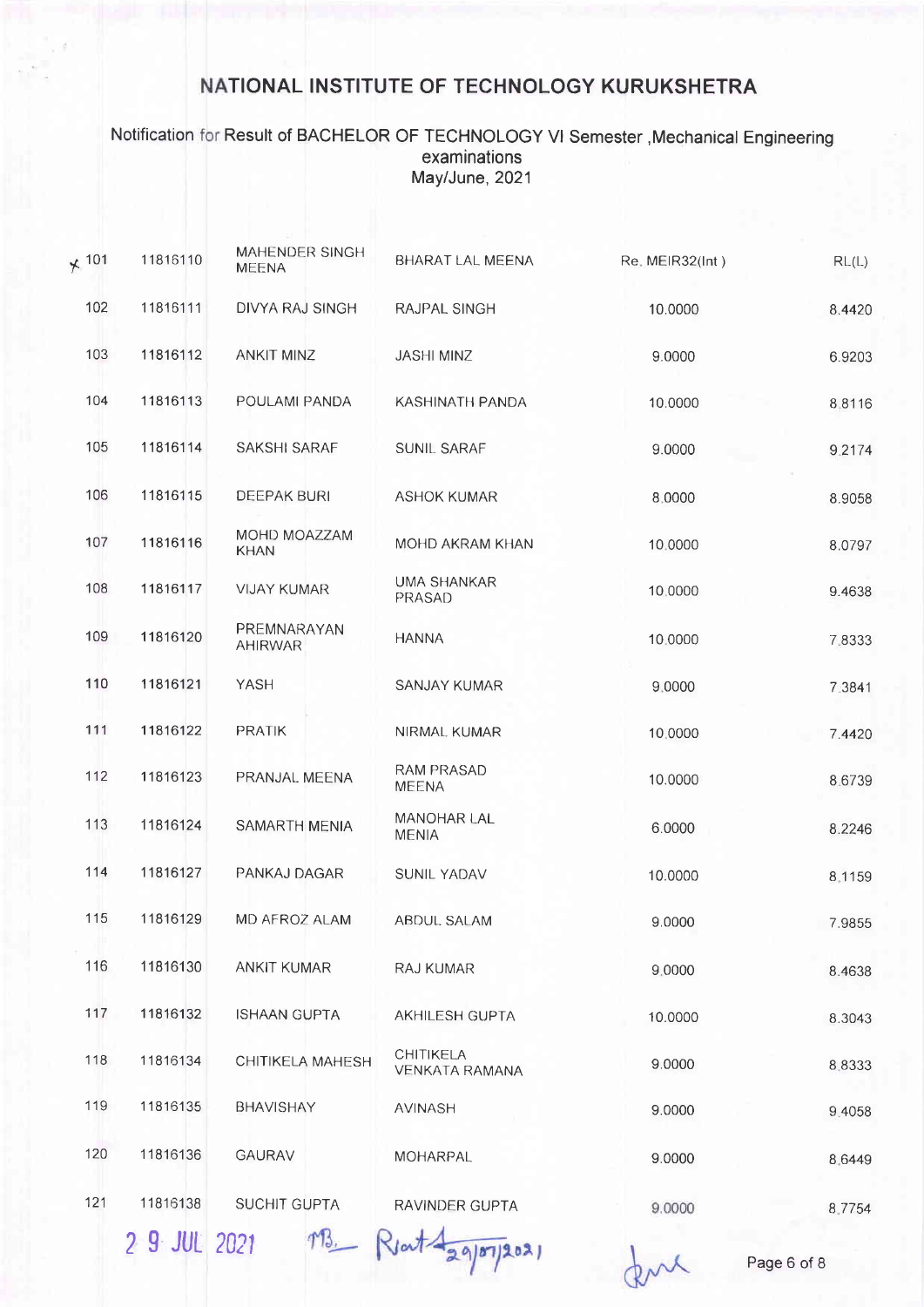### Notification for Result of BACHELOR OF TECHNOLOGY VI Semester , Mechanical Engineering examinations May/June, 2021

| $+ 122$ | 11816139    | <b>SUMIT KUMAR</b><br><b>THAKUR</b>  | <b>VIJAY THAKUR</b>                    | 9.0000          | RL(L)  |
|---------|-------------|--------------------------------------|----------------------------------------|-----------------|--------|
| 123     | 11816140    | <b>DEVANSHI</b>                      | MUKESH KUMAR                           | 10,0000         | 9.0435 |
| 124     | 11816141    | SOUMYA TRIPATHI                      | <b>KRISHNA KANT</b><br><b>TRIPATHI</b> | 10.0000         | 9,7899 |
| 125     | 11816142    | HIMANSHU CHANDRA RAKESH KUMAR        |                                        | 10,0000         | 7.5145 |
| 126     | 11816146    | ASHISH YADAV                         | PAWAN KUMAR                            | 10.0000         | 7,2391 |
| $+127$  | 11816149    | RAJKUMAR MEENA                       | <b>JAGDISH PRASAD</b><br><b>MEENA</b>  | 8.0000          | RL(L)  |
| 128     | 11816150    | <b>MAHESH</b>                        | <b>GURDAYAL</b>                        | 10.0000         | 8.4348 |
| 129     | 11816151    | <b>ABHISHEK PANDEY</b>               | <b>VED PRAKASH</b><br>PANDEY           | 9.0000          | 8.4638 |
| 130     | 11816152    | <b>REKHA MEENA</b>                   | RAMNATH MEENA                          | 9,0000          | 7.3623 |
| 131     | 11816153    | RAHUL AGGARWAL                       | RAJESH AGGARWAL                        | 10.0000         | 7.8768 |
| 132     | 11816154    | <b>MANISH BALOT</b>                  | TIKAMCHAND<br><b>BALOT</b>             | 10.0000         | 7.2101 |
| 133     | 11816155    | DEVENDRA SINGH                       | MAHAVEER SINGH                         | 10.0000         | 8,1884 |
| $+ 134$ | 11816156    | <b>ANIL KUMAR</b><br><b>AGRAHARI</b> | <b>HAZARI LAL</b>                      | 8.0000          | RL(L)  |
| 135     | 11816157    | <b>UDIT TRIPATHI</b>                 | MOHAN CHANDRA<br><b>TRIPATHI</b>       | 10.0000         | 8,7536 |
| ×136    | 11816158    | VADITHYA MAMATHA                     | RAMULU                                 | Re. MEIR32(Int) | RL(L)  |
| 137     | 11816159    | YASHU AGGARWAL                       | <b>RAMESHWAR</b><br><b>AGGARWAL</b>    | 10,0000         | 7.9565 |
| 138     | 11816160    | <b>MUDIT GARG</b>                    | <b>DWARKA PRASAD</b><br>AGARWAL        | 10,0000         | 8.6739 |
| 139     | 11816161    | <b>ANISH YADAV</b>                   | PAPPU RAM YADAV                        | 10.0000         | 7.6812 |
| 140     | 11816162    | <b>MANIPATI DIWAKAR</b>              | MANIPATI GOVINDU                       | 8.0000          | 7.2174 |
| 141     | 11816163    | PURUSHOTAM KUMAR                     | NITYA NAND<br><b>SHARMA</b>            | 9.0000          | 7,3841 |
| 142     | 11816164    | <b>VARSH YADAV</b>                   | SANJEEV KUMAR<br>YADAV                 | 10.0000         | 7,4275 |
|         | $2.0 \pm m$ | $\sqrt{ }$                           |                                        |                 |        |

5 A ANT 5051

Rlat + 29/07/2021

Page 7 of 8